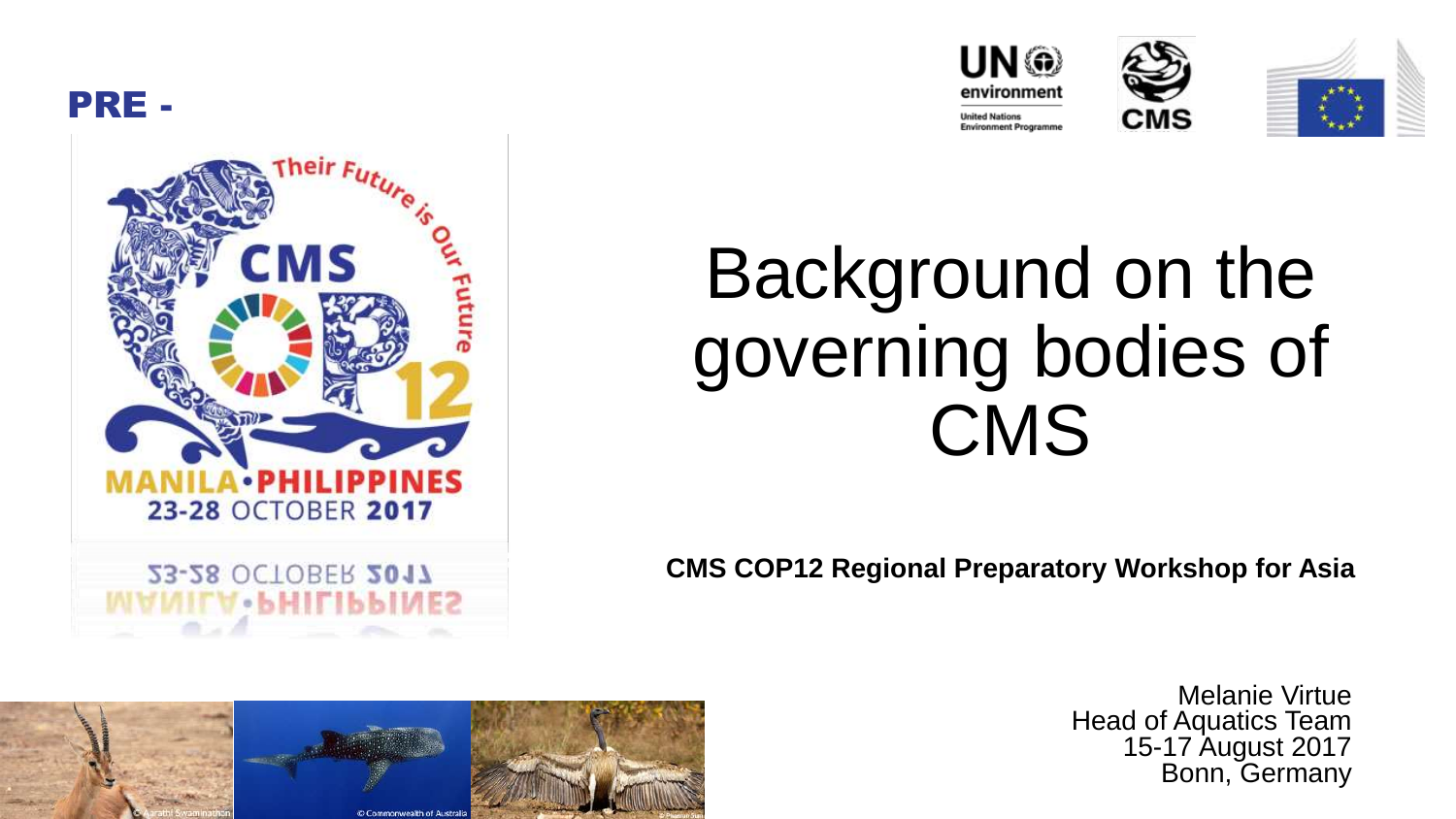## **Conference Of The Parties or COP**

- The Conference of the Parties is the decision-making body of the Convention
- Meets every three years
- Consisting of governmental representatives, observers and relevant organizations of Parties and non-Parties
- Obligations
	- Establishes and maintains under review the financial regulations of the Convention!
	- Adopts the budget for each triennium and reviews the implementation!
	- Reviews and assesses the conservation status of migratory species and the progress made towards their conservation
	- Provides guidance, receives reports and makes recommendations to Parties.

The success of the COP is based on thorough preparation by all actors such as the Secretariat and Convention bodies as well as Parties





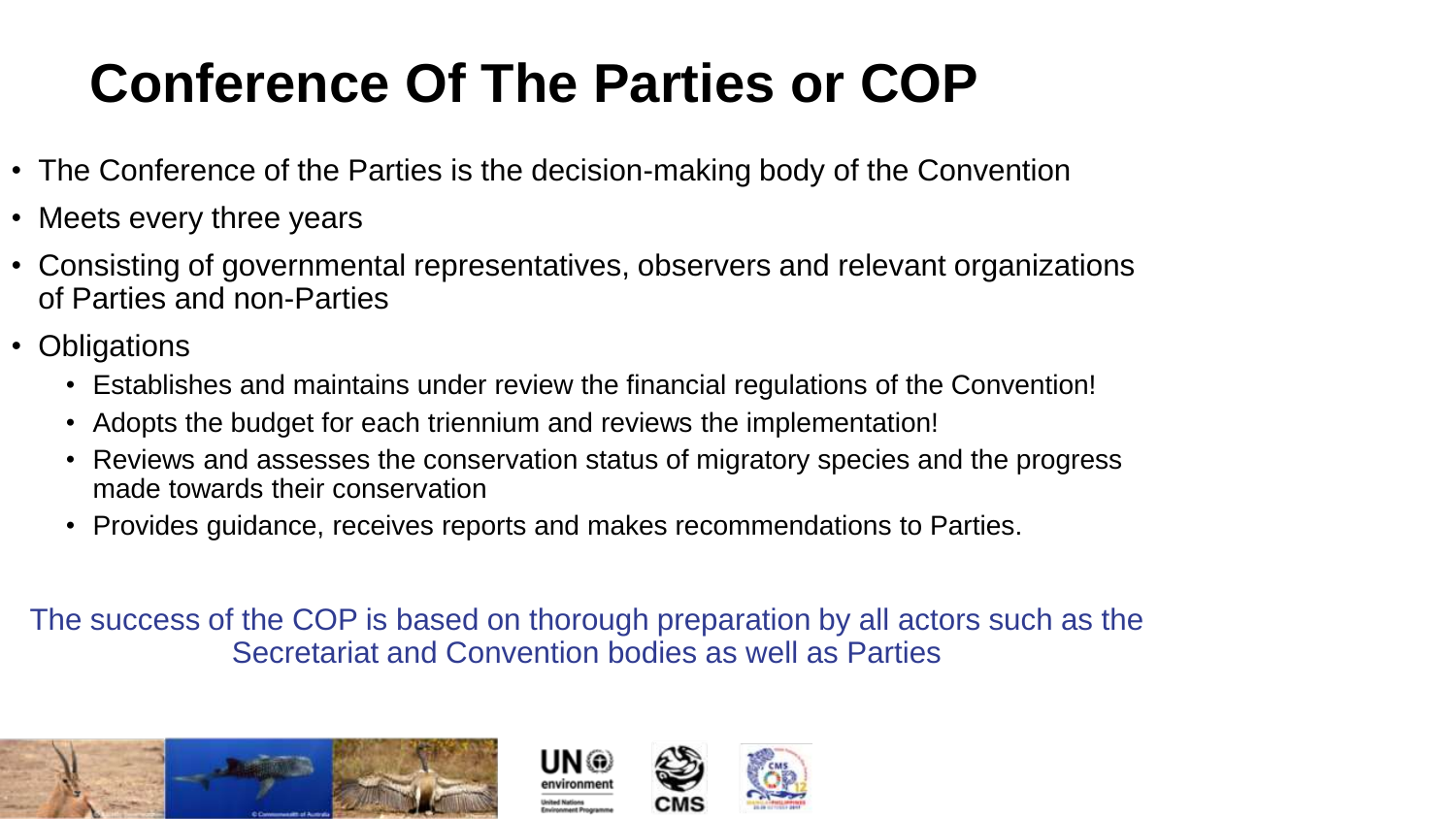## **Plenary & Decision-making**

• The COP generally makes its decisions by consensus

UN @

- As a result, voting is rare, however, when it occurs, all countries that have submitted valid credentials have the right to vote
- Voting is normally done by a show of hands
- Representatives may also request a nominal or secret ballot.
- Parties that have three or more years of delay in paying their subscription fees are not eligible to vote, unless the delay in payment is due to justified causes
- The President is responsible for counting the votes and announcing the result





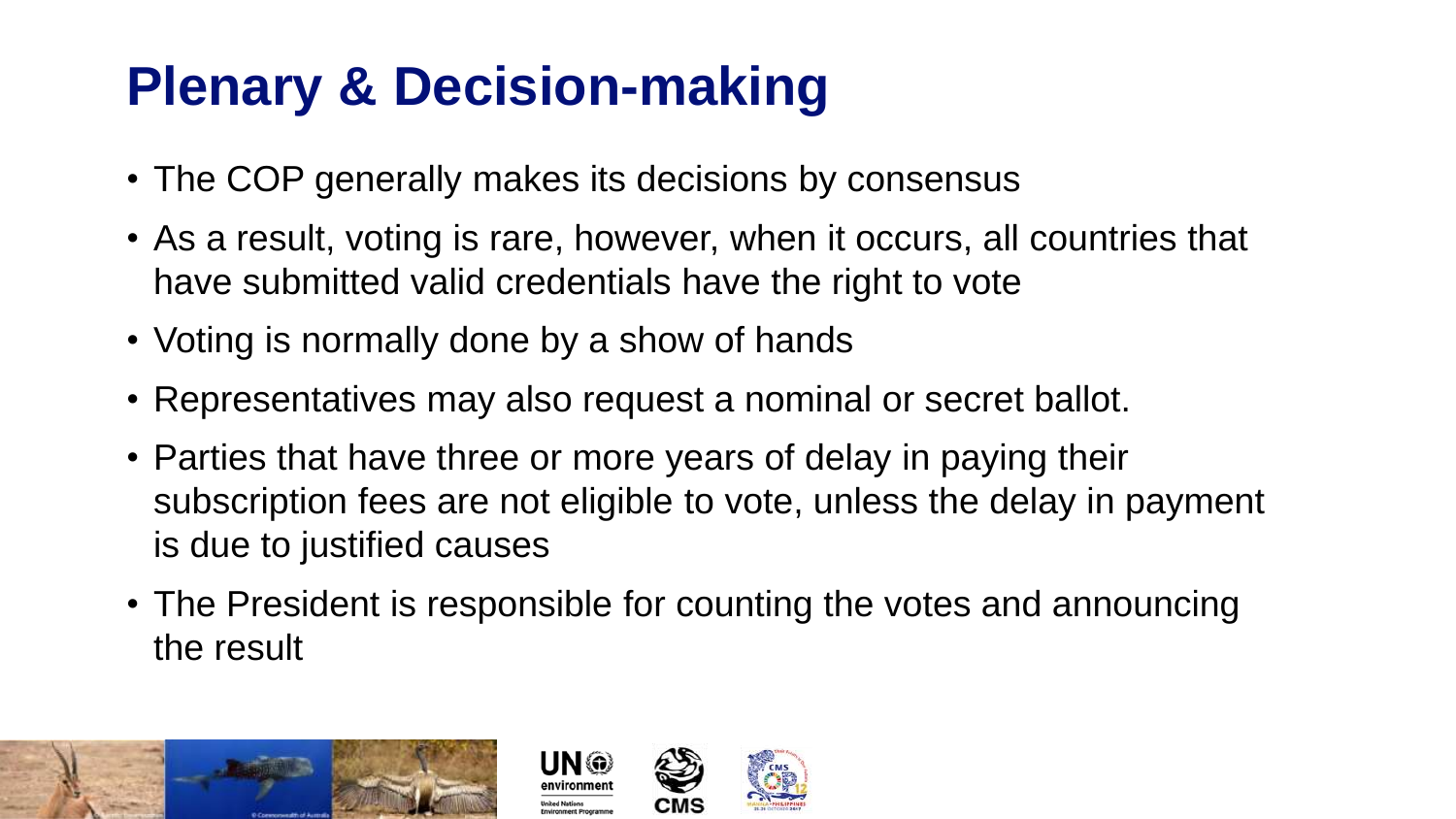## **The Committee of the Whole**

- An organ of the conference for the operation of the COP
- Where appropriate, it adjusts the timetable and structure of the meeting and specifies the time limits for the discussions
- It includes:
	- The Chairman of the COP
	- The Chairman and Vice-Chairman of the Planning **Committee**
	- The Secretariat





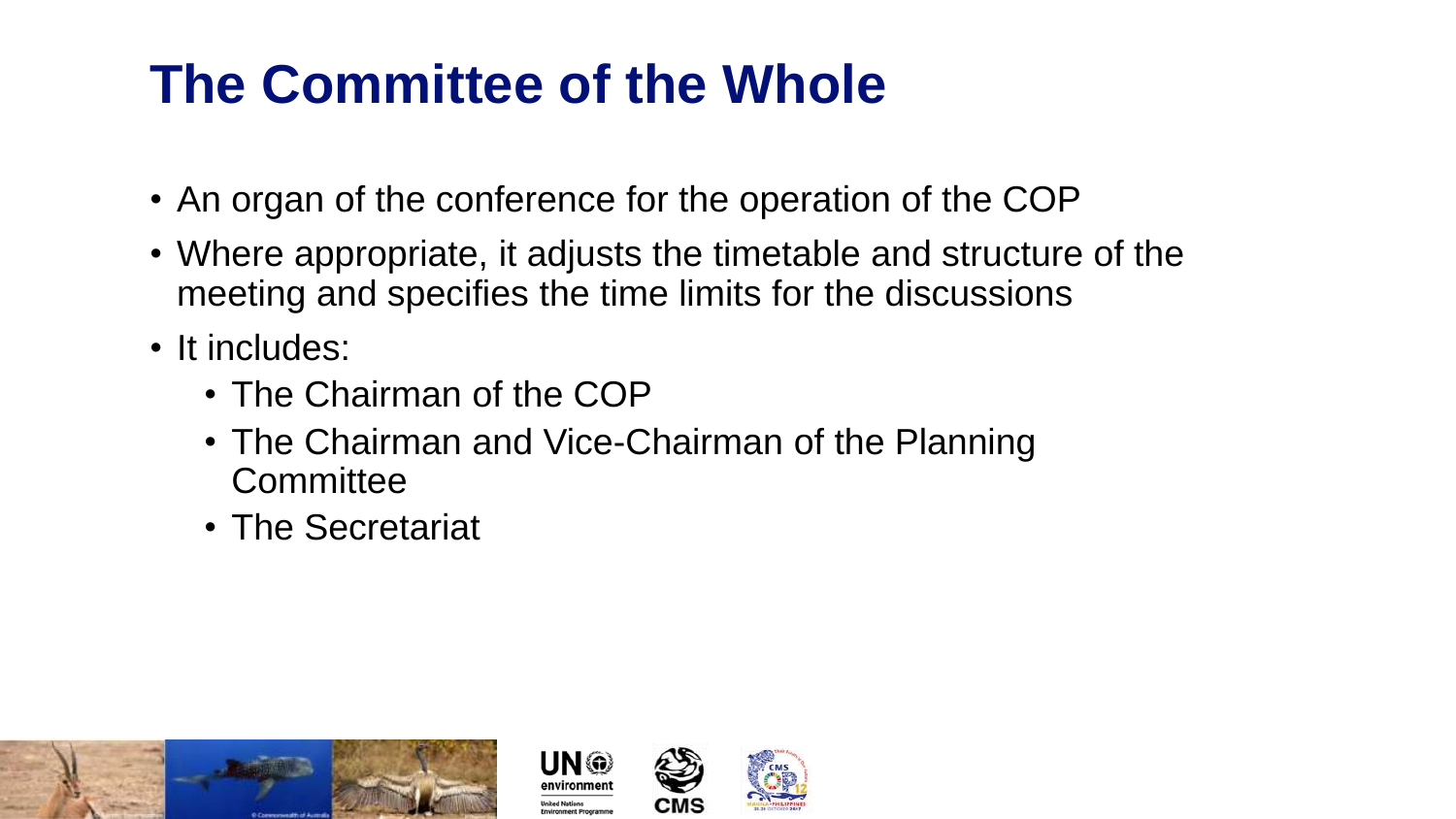### **Standing Committee (StC)**

- Responsible for carrying out activities temporarily, on behalf of the COP
	- Ensures that decisions are implemented
	- Oversees the budget
- Proposes recommendations for consideration at the next COP
	- Advises and provides guidance to the Secretariat
	- Represents the COP in negotiations with the host Government and UNEP in relation to the Secretariat
	- Acts as a Bureau at the COP and carry out any other specific tasks entrusted to it by the COP.
- Meets immediately before and after COP
- In between sessions, it normally meets once a year to fulfill its role of monitoring progress in implementing the work program of the Convention.





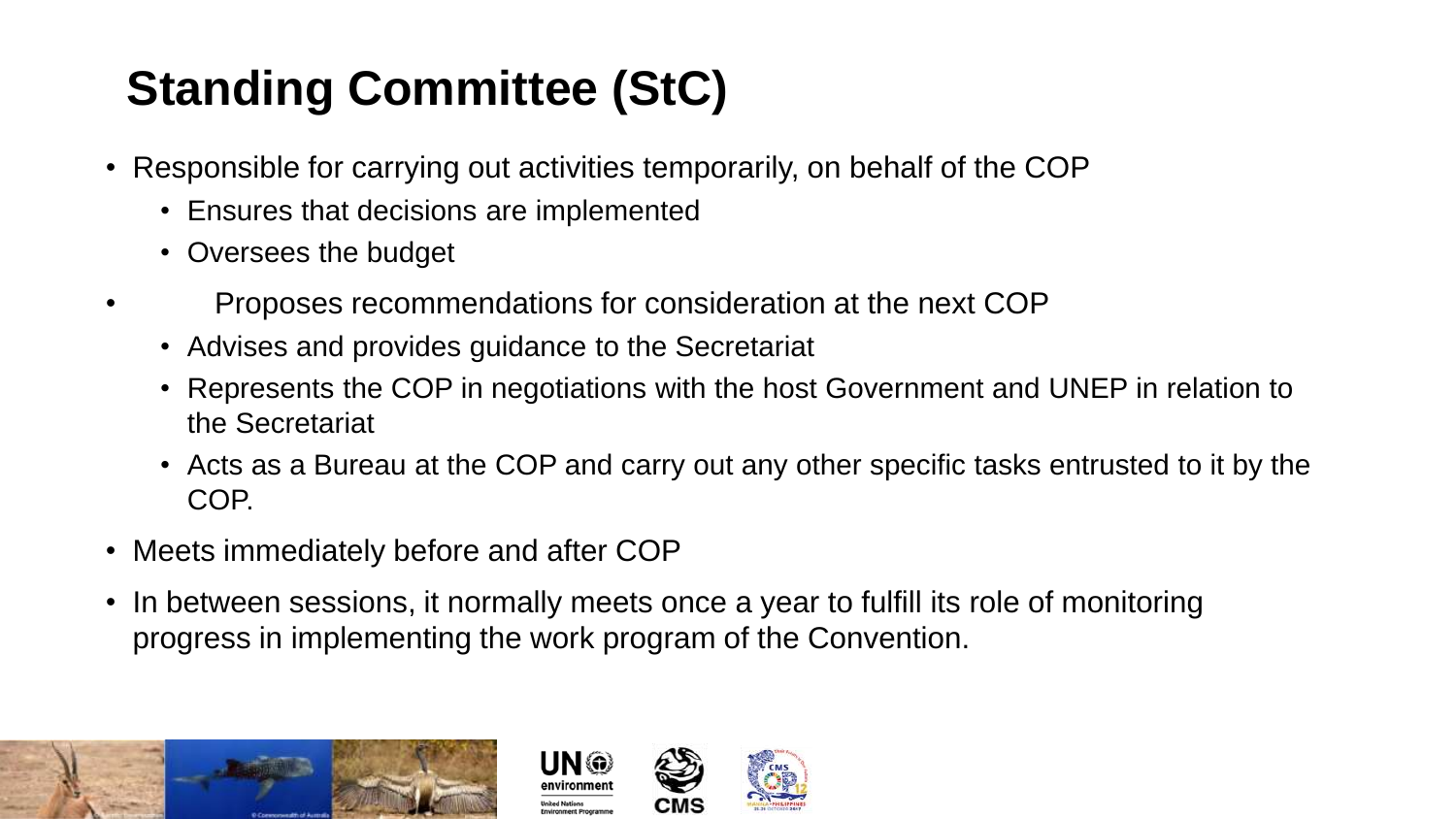#### **The composition of the Standing Committee will be decided at each COP**

A Finance subcommittee will be established among the members of the Standing Committee

The Philippines will automatically serve on the Standing Committee for the next three years as host of COP12.

The COP is recommended to: a) consult within the regional groups and determine which Parties will be nominated as regional or alternate members of the Standing Committee. (B) communicate this information to all Parties under item 17.1 of the COP agenda.

- **1. Three** CMS Parties for the geographical regions of (a) Africa and (b) Europe; **2. Two** CMS Parties for the geographical regions of (a) Asia and (b) South and Central America and the Caribbean; **3**. **One** CMS Party for the geographical regions of (a) North America and b) Oceania; **4.** Depository and Host government of the Secreariat (Germany); and
	- **5.** The Host governments of the previous and following Meetings of the COP





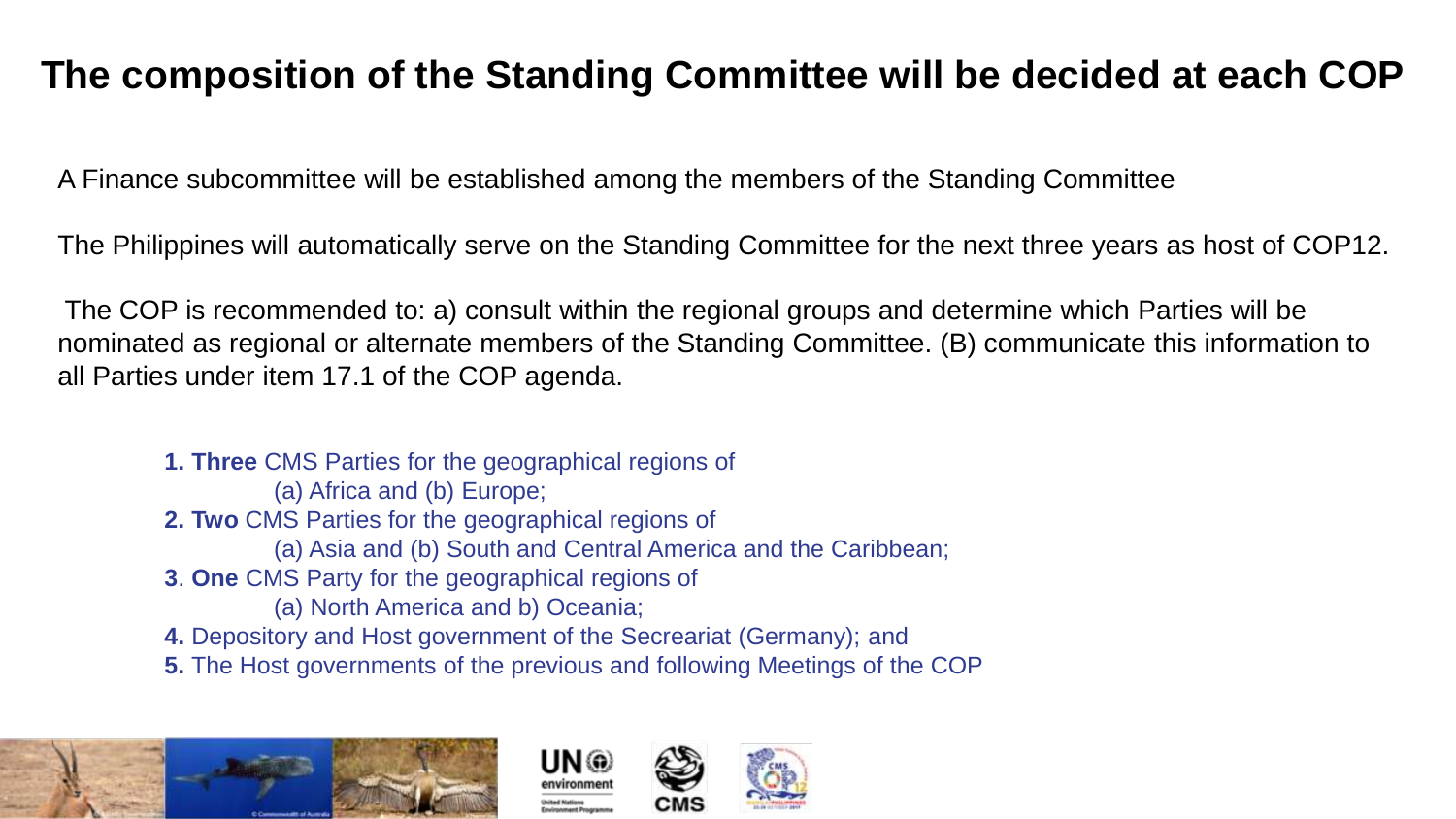#### **Members of the Standing Committee for the Triennium 2015-2017**

| Region                          | <b>Members</b>                   | <b>Alternate Members</b>    |
|---------------------------------|----------------------------------|-----------------------------|
|                                 | Congo (Brazzaville)              | Algeria                     |
| Africa                          | <b>South Africa</b>              | Mali                        |
|                                 | Uganda                           | United Republic of Tanzania |
| Asia                            | <b>Mongolia (Vice-president)</b> | <b>Tajikistan</b>           |
|                                 | Kirgizstan                       | Pakistan                    |
| Latin America and the Caribbean | <b>Bolivia</b>                   | Argentina                   |
|                                 | Costa Rica                       | Panama                      |
|                                 |                                  |                             |
|                                 | <b>Norway (President)</b>        | Georgia                     |
| Europa                          | France                           | Latvia                      |
|                                 | <b>Ukraine</b>                   | <b>Suiza</b>                |
| <b>North America</b>            | Vacant                           | Vacant                      |
| Oceania                         | <b>Australia</b>                 | <b>Philippines</b>          |
| <b>Depository</b>               | Germany                          |                             |
| Host of COP11                   | Ecuador                          |                             |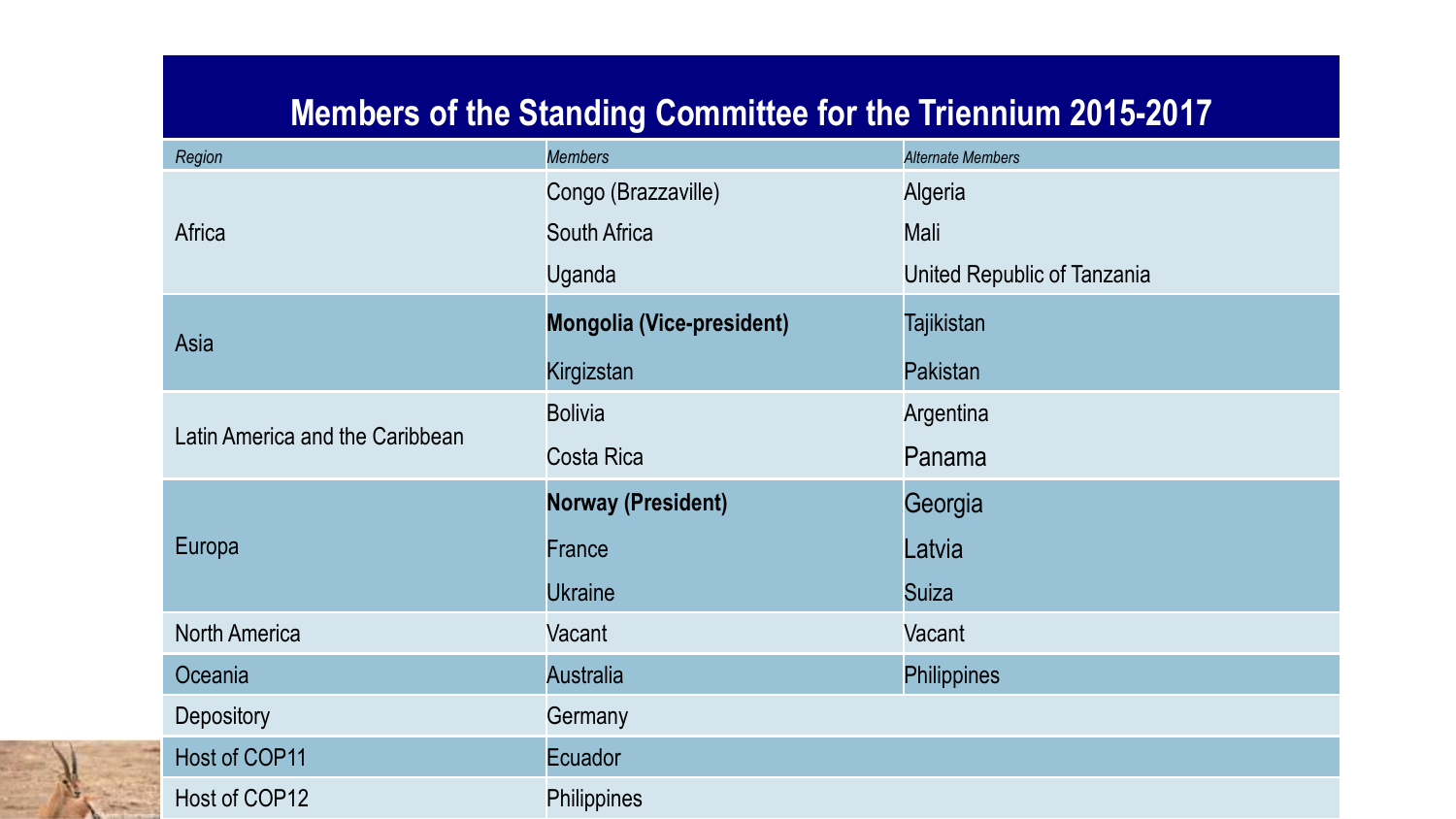| <b>Current Members of the Standing Committee</b> |                       |                                                      |                                     |
|--------------------------------------------------|-----------------------|------------------------------------------------------|-------------------------------------|
| <b>Region</b>                                    | Country               | <b>First Elected to</b><br><b>Standing Committee</b> | <b>Eligible for</b><br>further term |
| Africa                                           | Congo (Brazzaville)   | 2014                                                 | Yes                                 |
|                                                  | South Africa          | 2014                                                 | Yes                                 |
|                                                  | Uganda                | 2011                                                 | <b>No</b>                           |
| Asia                                             | Mongolia - Vice-Chair | 2014                                                 | Yes                                 |
|                                                  | Kyrgyzstan            | 2014                                                 | Yes                                 |
| South & Central<br>America & the<br>Caribbean    | <b>Bolivia</b>        | 2014                                                 | Yes                                 |
|                                                  | <b>Costa Rica</b>     | 2014                                                 | Yes                                 |
| Europe                                           | Norway - Chair        | 2011                                                 | Yes                                 |
|                                                  | France                | 2014                                                 | Yes                                 |
|                                                  | <b>Ukraine</b>        | 2011                                                 | <b>No</b>                           |
| Oceania                                          | Australia             | 2014                                                 | Yes                                 |
| <b>Host Previous</b><br>COP                      | Ecuador               | n/a                                                  | n/a                                 |
| <b>Host Next COP</b>                             | <b>Philippines</b>    | n/a                                                  | n/a                                 |
| Host<br>Government/<br>Depositary                | Germany               | n/a                                                  | n/a                                 |

<sup>1</sup> In 2011 Norway was included as the previous COP Host, and in 2014 it became a regional member.





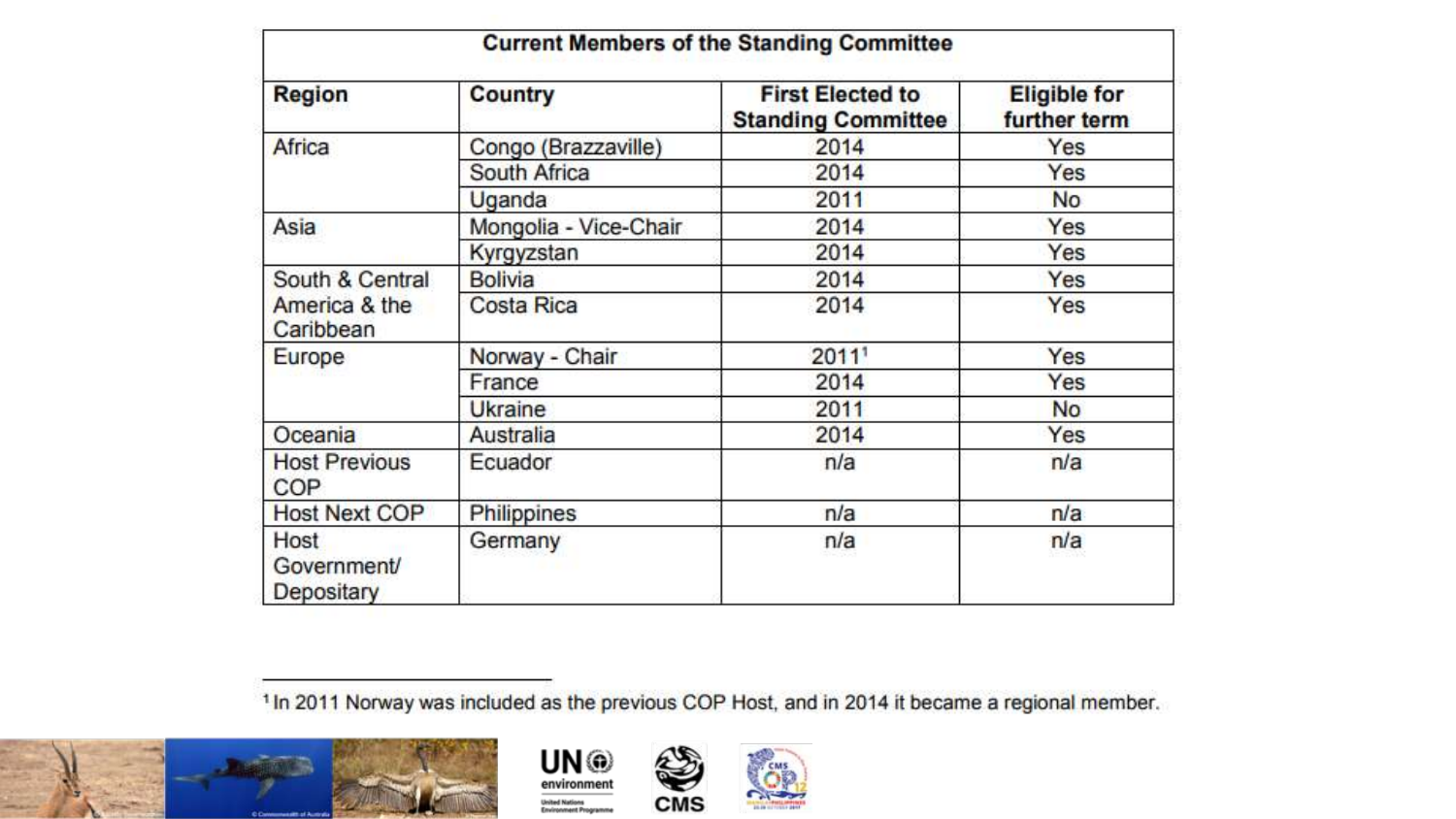

- Provides scientific and technical advice to the Secretariat and COP
- Ensures that all scientific and technical information submitted to the COP, through proposals, recommendations, etc., is produced on the basis of reliable scientific data
- The Sessional Committee of the Scientific Council met in Bonn in July to discuss COP documents and make recommendations





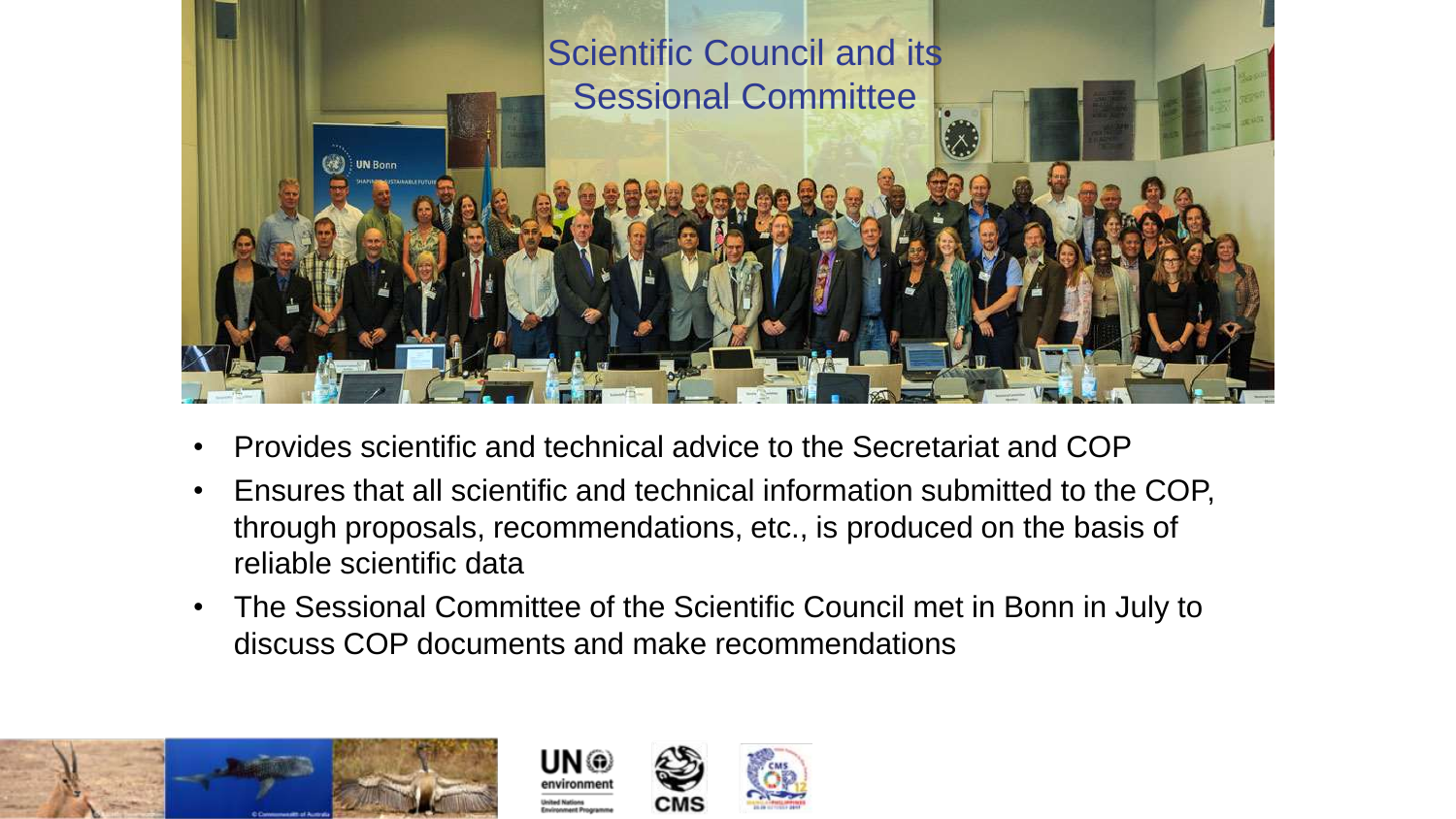#### **The Sessional Committee of the of the Scientific Council**

- Resolution 11.4 established the **Sessional Committee** of the Scientific Council as a representative selection of the membership of the Scientific Council appointed for each intersessional period between two consecutive ordinary meetings of the Conference of the Parties.
- The Sessional Committee is composed of:
	- $\triangleright$  nine COP-appointed Councillors with expertise in taxonomic and thematic issues;
	- $\triangleright$  fifteen Party-appointed Councillors selected from within the Standing Committee's geographic regions, as follows: three from Africa; three from Asia; three from Europe; three from Oceania; three from South and Central America and the Caribbean.
- Sessional Committee members should normally be appointed for a minimum term of two triennia. Each ordinary meeting of the Conference of the Parties, starting from the 12<sup>th</sup> meeting (COP12), should decide upon the renewal of half of the membership of the Sessional Committee. As a transitional measure, half of the first appointees were to serve for a single triennium.





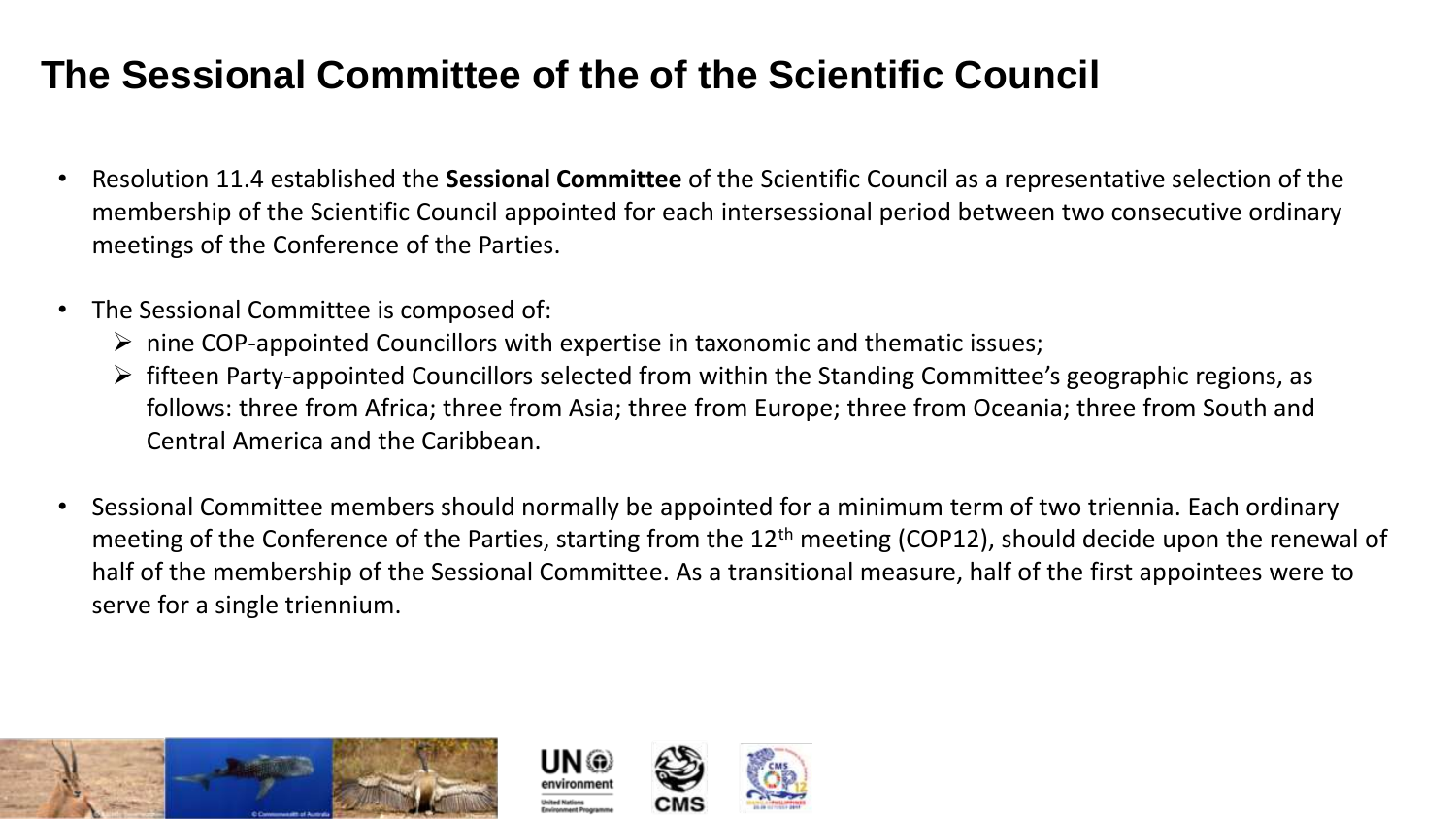#### **Appointment of the Sessional Committee of the of the Scientific Council**

- Resolution 11.4 requests the Secretariat to provide for a consultative process in order to elaborate, in consultation with the Standing Committee, recommendations to the Conference of the Parties on the composition of the Sessional Committee.
- StC44: identification of candidate Party-appointed members by the regions through a consultation process among the Parties in the regions, coordinated by the relevant members of the Standing Committee.
- StC45:
	- ➢ agreed that two regions (**Asia** and South & Central America & the Caribbean) should be required to choose **two members** each for rotation at COP12, while the remaining regions (Europe, Africa and Oceania) should replace only one member each.
	- $\triangleright$  supported the possibility of identifying alternate members for the regions (to be confirmed by COP12)
- Current Sessional Committee members for Asia:
	- $\triangleright$  Hamid Amini (Iran)
	- ➢ Lkhagvasuren Badamjav (Mongolia)
	- $\triangleright$  (vacant)